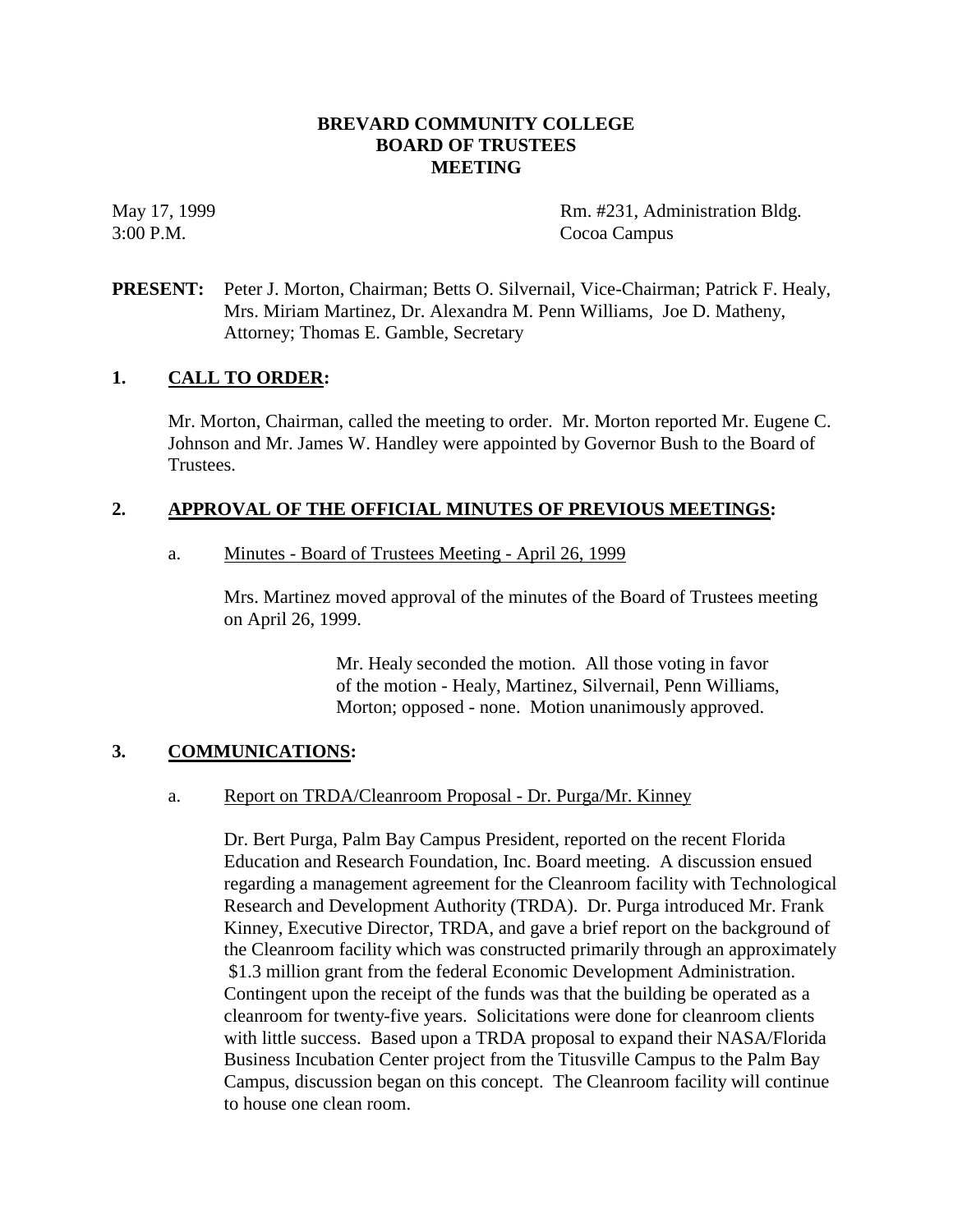Board of Trustees Meeting May 17, 1999 Page -2-

> Dr. Purga reported the management agreement between TRDA and FERF was unanimously approved by the FERF board. The use of a legislative appropriation in the amount of \$1 million, which has to be approved by the Governor, was discussed with the Board. This funding has been retargeted from the purchase of a black beam interferometer to economic development purposes in the development of the business incubator at the Cleanroom facility. However, the arrangements with TRDA at the Palm Bay site will continue regardless of the approval or disapproval of the special state funding.

#### (1) Resolution - State Funding (Addendum)

Dr. Purga reported the Board of Trustees is being requested to consider the adoption of a resolution in support of the Palm Bay business incubation project. The purpose of the resolution is to support the use of the \$1 million appropriation, if received, for the business incubator project in Palm Bay. Dr. Purga reported the TRDA Board will be meeting today to review the resolution as well. After approval is granted, a letter will be prepared by Mr. Bob Stuhlmiller, Chairman, FERF Board, to the EDA formally asking for a change in partial venue of the Cleanroom facility. Verbal approval has already been received from the EDA. EDA is in support of business incubators, therefore, this project fits in with their mission, reported Dr. Purga.

Dr. Gamble asked if the Board had any questions on the management agreement or the business plan for the business incubator. Mrs. Martinez commented she found the management and operating agreement to be very educational for the support of the business incubator in Palm Bay, however, she was disappointed in the marketing objectives. Mr. Kinney reported the key marketing objective is the creation of jobs and filling up the facility. An advertisement was placed in the Brevard Business News for companies interested in setting up a business at the Palm Bay facility. Mr. Tom Rainey, Director, TRDA Business Incubation Center, reported 1,000 square feet of space has already been committed to several high tech companies such as Aerospace Engineering, Strategent, Atlas Medical, and TAU. Mr. Kinney reported another element of the marketing plan is that TRDA is signing a contract with the Space Coast Economic Development Council for \$25,000 which will be matched by NASA funds to be used for marketing purposes. Mr. Rainey reported in three years the Palm Bay business incubator should be operating at 100% capacity which is required to break-even. Dr. Penn Williams requested a copy of the EDA grant award.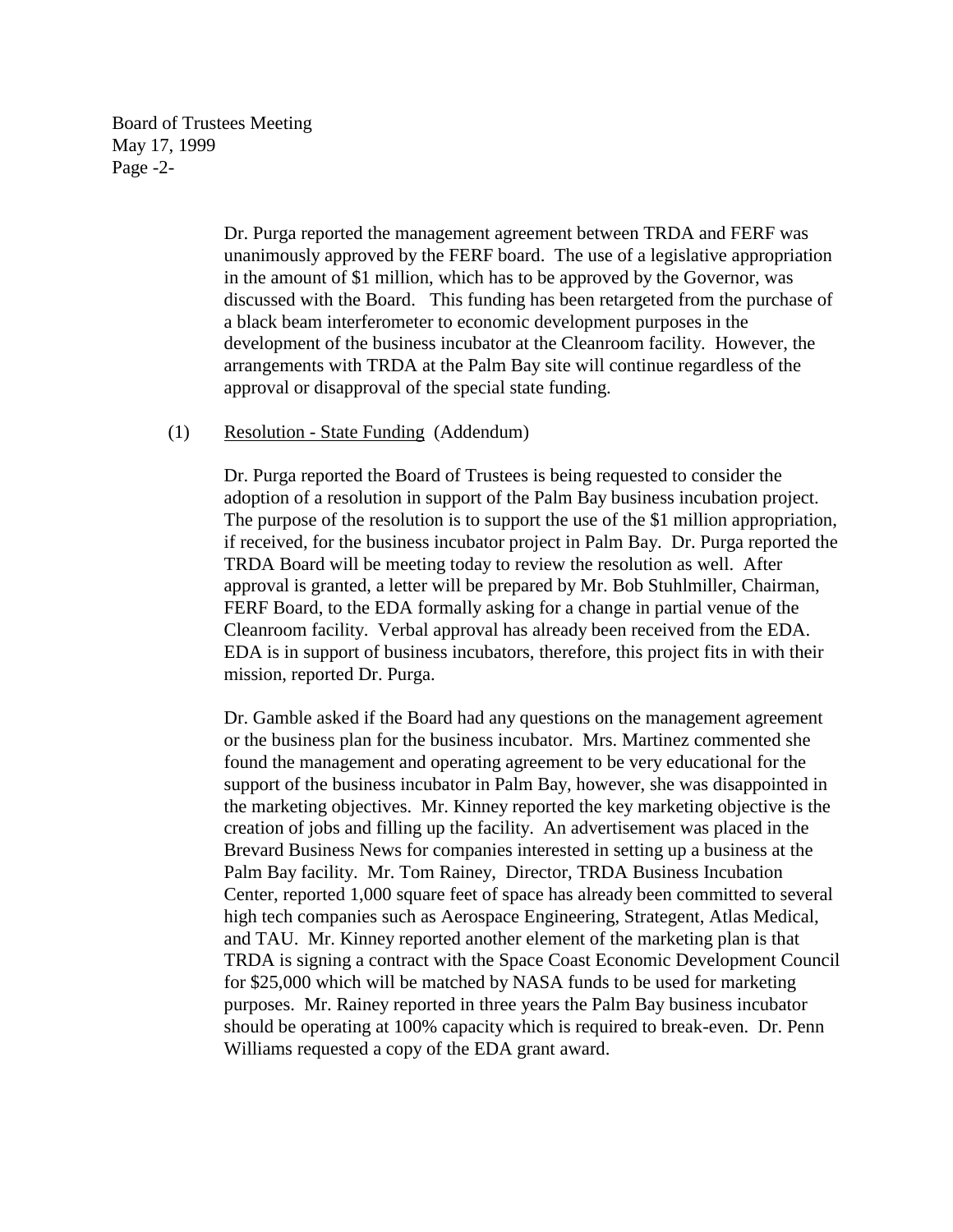Board of Trustees Meeting May 17, 1999 Page -3-

Dr. Gamble recommended approval of the resolution.

Mrs. Silvernail moved approval of the resolution. Mrs. Martinez seconded the motion. All those voting in favor of the motion - Silvernail, Martinez, Penn Williams, Healy, Morton; opposed - none. Motion unanimously approved.

Mr. Healy expressed the Board-s appreciation to TRDA and Mr. Kinney for their assistance with the business incubator proposal for the Cleanroom.

## **4. CITIZEN**=**S PRESENTATION:**

None

## **5. CONSTRUCTION & DEVELOPMENT:**

## a. Performing Arts Center Expansion - Melbourne Campus - Mr. Nohrr (Addendum)

Dr. Gamble introduced Mr. Phil Nohrr, Chairman of the Performing Arts Center Board of Directors, who presented the remodeling project plans for the King Center of the Performing Arts. Mr. Nohrr reported previously the Board of Trustees had approved an architectural contract with Briel, Rhame, Poynter and Houser, Inc. (BRPH) for much needed improvements to the Performing Arts Center to expand the women=s restroom facility and ticket booth area. It was decided that it would be more feasible to locate an additional womens restroom at the facility on the south side of the main floor between the covered walkway and the building. Mr. Nohrr reported the projected additional cost to locate another restroom facility as opposed to expanding the existing facility is \$50,000 for a total of \$225,000. The funds for the remodeling project will be provided by the King Center for the Performing Arts without cost to the college budget. Mr. Nohrr reported the project cost will be approximately \$456,000, not including the architectural fee, for the addition of a women=s restroom facility and expansion of the ticket booth area. BRPH has agreed to provide their services to develop the plan at the price originally agreed upon. It is desired that the project move forward under a construction management approach to take advantage of the lower costs of materials.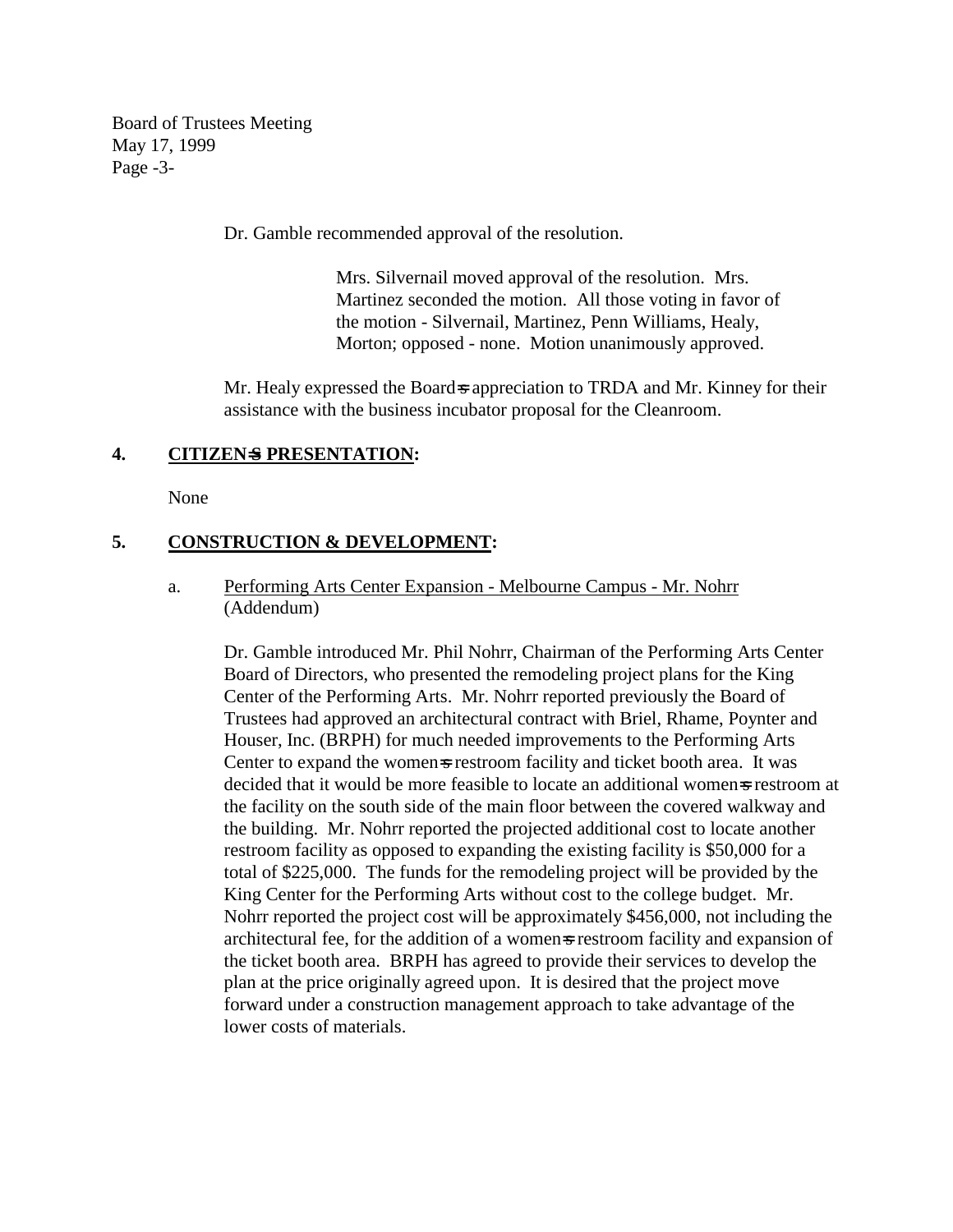Board of Trustees Meeting May 17, 1999 Page -4-

> Mr. Healy moved approval to authorize the Board of Directors of the King Center for the Performing Arts to let a contract to provide an additional women=s restroom facility and to expand the ticket booth area on a construction management basis with the cost of the same being paid by King Center funds. Mrs. Silvernail seconded the motion. All those voting in favor of the motion - Healy, Silvernail, Martinez, Penn Williams, Morton; opposed none. Motion unanimously approved.

#### **6. OLD BUSINESS:**

#### a. Report on Pending Legal Actions (Addendum)

Mr. Matheny had nothing additional to add to his Legal Summary.

#### b. Update on Florida MRI Contract - Dr. Hall

Dr. Gamble introduced Dr. Andrea Hall, Senior Vice President, Midwest Research Institute (MRI), who provided an update report on the lab. Dr. Hall reviewed her background as an MRI corporate representative on the management and operation contract; provided information to the Board on MRI and provided a status report on the facility. Dr. Hall reported she is responsible for research and technical operations in four locations around the country. Dr. Hall reported excellent progress has been made in transitioning the infrastructure from the Brevard Teaching and Research Labs to MRI. Employees have been transferred, business contracts are in place, Accounting and Contracts has reviewed the records and current contracts are in place and MRI is moving forward in conducting those contracts. Health and safety reviews were conducted and MRI will be conducting quality assurance training. Dr. Hall reported of major interest to all parties will be to bring the cost of the laboratory in line and to increase the business and revenues of the laboratory. After one month, MRI is on budget as outlined in the management and operations agreement. A new Department of Defense contract has been received by MRI for \$200,000 which will be conducted in the laboratory. Dr. Hall reported a senior molecular biologist was hired from a research firm in California who will be joining MRI this summer when he has contract research to support himself. Dr. Helmstetter, Director of the Laboratory, has presented to Dr. Hall his first draft of a marketing plan and MRIs senior marketing unit will provide support to implement the plan. Finally, Dr. Hall reported MRI=s agreement with the college requires they provide a written plan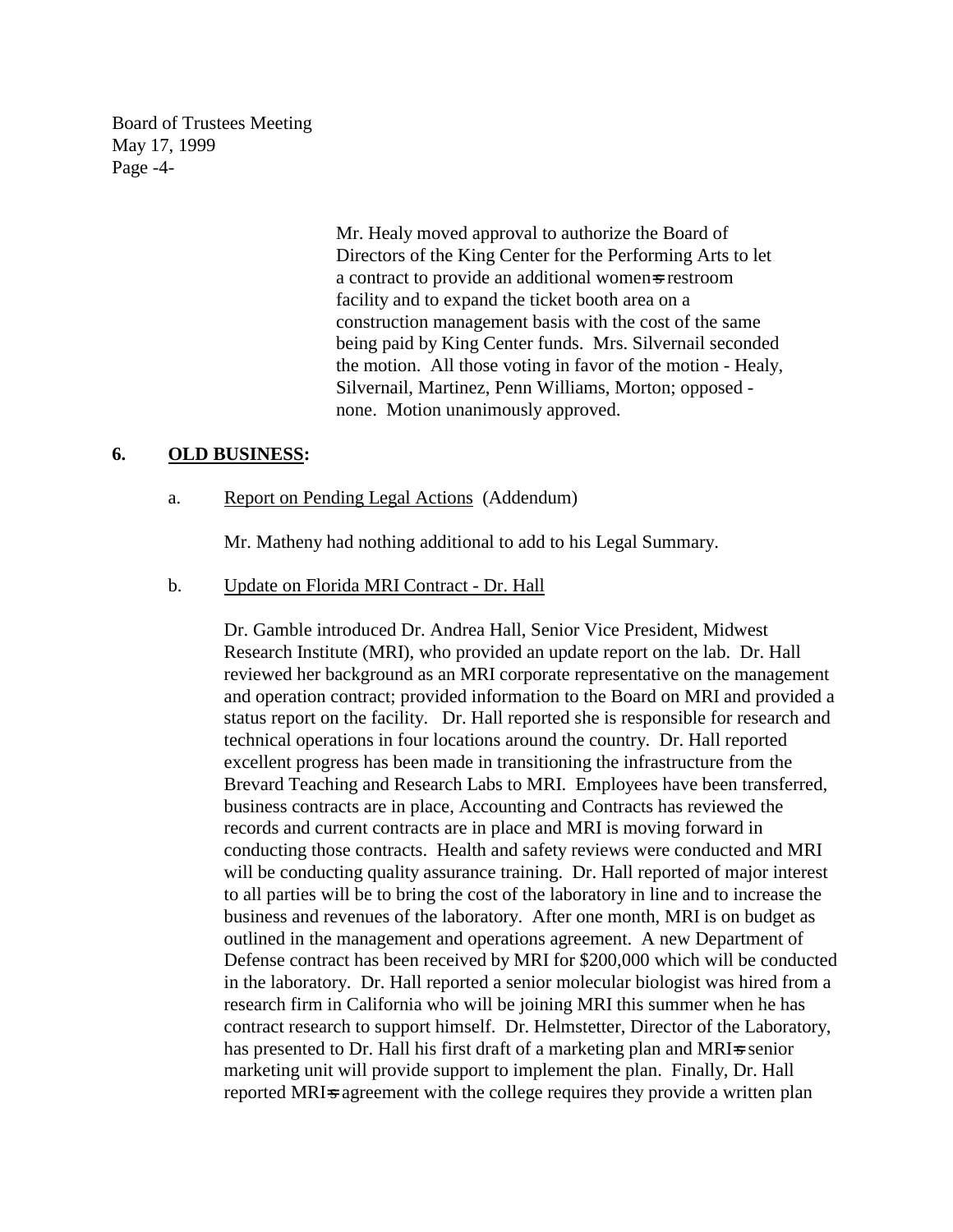Board of Trustees Meeting May 17, 1999 Page -5-

> and a budget by the end of June. Dr. Hall requested to attend a meeting of the Board after they have reviewed the plan so that she may provide an update on the first quarter. Mr. Healy asked Dr. Hall if the reduction of the cleanroom space would have any effect on their operation. Dr. Hall reported she was aware of the business incubator plans and MRI had not planned any research marketing efforts in that area.

# **7. NEW BUSINESS**:

- a. Purchasing Actions Mr. Little (Addendum)
- (1) #98-99-11 Student Handbook/Planner 1999-2000

Mr. Little reported the Student Handbook/Planner is an annual printing project. Mr. Little recommended the award of low bid to Drummond Press in the amount of \$19,054.00 for printing services for the 1999-2000 Student Handbook/Planner.

> Mr. Healy moved approval of the award of low bid in the amount of \$19,054.00 to Drummond Press. Mrs. Silvernail seconded the motion. All those voting in favor of the motion - Healy, Silvernail, Penn Williams, Morton, Martinez; opposed - none. Motion unanimously approved.

# (2) #98-99-12 - King Center for the Performing Arts 1999-2000 Season Brochure Newspaper Insert

Mr. Little recommended award of low bid meeting all requirements to Florida Today in the amount of \$25,690.00 to print the King Center for the Performing Arts Season Brochure newspaper insert.

> Mrs. Silvernail moved approval of the award of low bid in the amount of \$25,690.00 to Florida Today. Mrs. Martinez seconded the motion. All those voting in favor of the motion - Silvernail, Martinez, Penn Williams, Healy, Morton; opposed - none. Motion unanimously approved.

b. Personnel Actions - Mr. Lawton (Addendum)

Mr. Lawton reported the Personnel Actions were routine with the exception of the promotion of Ms. Judith Bilsky to the Associate Vice President of Educational Services. Mr. Lawton recommended approval of the routine Personnel Actions.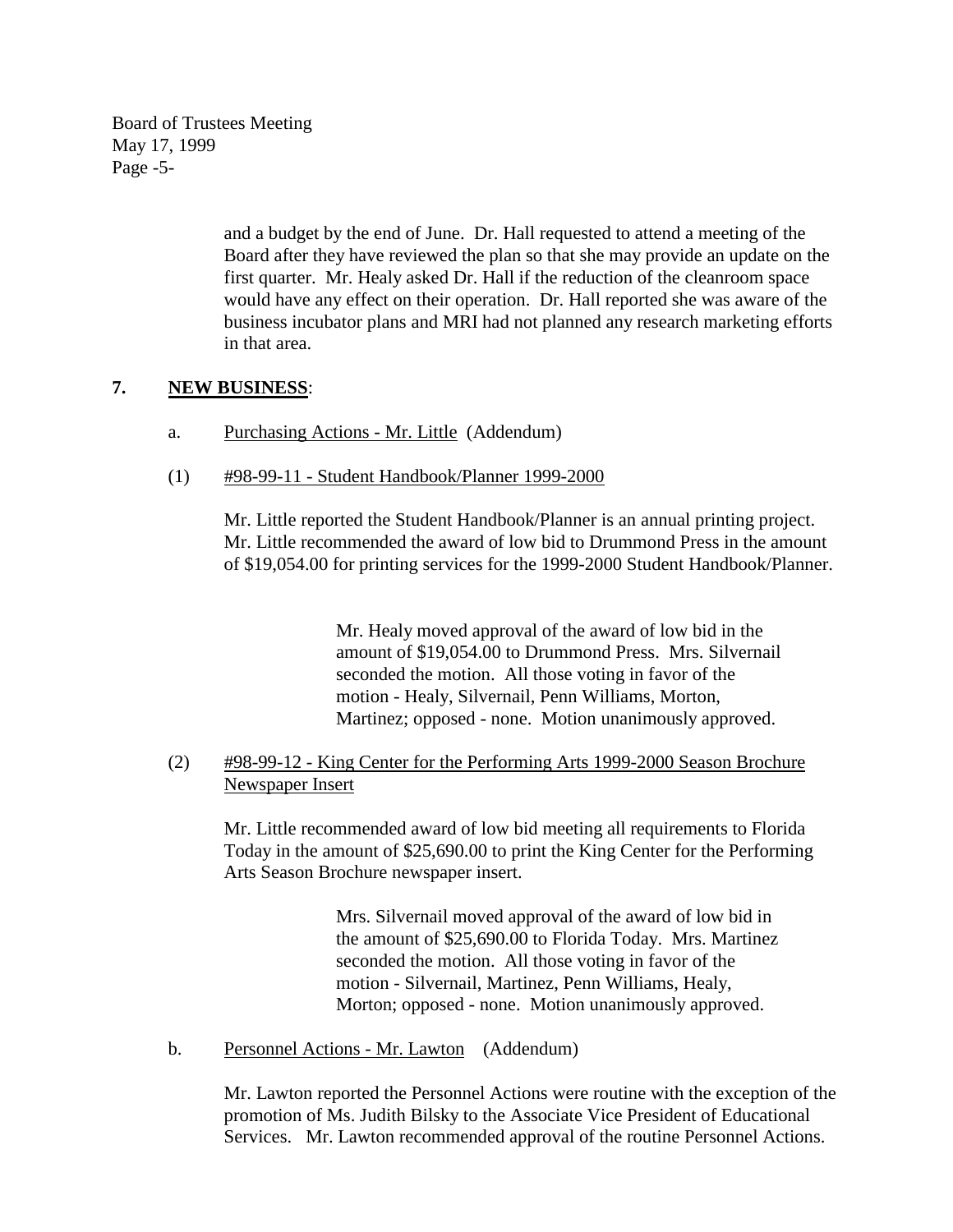Board of Trustees Meeting May 17, 1999 Page -6-

> Mr. Healy moved approval of the Personnel Actions. Mrs. Martinez seconded the motion. All those voting in favor of the motion - Silvernail, Healy, Martinez, Penn Williams, Morton; opposed - none. Motion unanimously approved.

c. Appointment of Board of Trustees to Board of Directors, Direct Support Organizations - Dr. Gamble (Addendum)

Dr. Gamble reported each of the Direct Support Organization (DSO) boards are required by definition to have a representative from the Board of Trustees as a member. Due to the change in Board members, Dr. Gamble requested that the Board consider filling the positions. The Board of Trustees agreed to the following DSO Board representation: King Center for the Performing Arts - Dr. Penn Williams; Foundation Board - Mrs. Silvernail; Florida Education and Research Foundation - Mrs. Martinez; Cocoa Village Playhouse - Mr. Johnson and Brevard Teaching and Research Laboratory - Mr. Handley.

> Mr. Healy moved approval of the recommendations of the Board of Trustees for DSO representatives as stated. Dr. Penn Williams seconded the motion. All those voting in favor of the motion - Martinez, Healy, Silvernail, Penn Williams, Morton; opposed - none. Motion unanimously approved.

#### d. Proposed College Seal/Logo - Ms. Bradley (Addendum)

Dr. Gamble reported a review had been conducted of BCC⇒s official seal and logo with regard to them being updated. He requested Ms. Ingrid Bradley, Associate Vice President for Community Relations and Marketing; work with the members of her staff and other representative to develop a proposed design. Dr. Gamble reported the designs have been reviewed by the District Cabinet who felt the seal and logo represent the institution well. Ms. Bradley reviewed the development of the BCC seal and logo. The seal is an official franking tool of the college and the logo does not have a legal status. Dr. Gamble reported the current seal does not identify the four college campuses; therefore, this has been added to the proposed seal. Dr. Gamble reported the current stacked BCC logo will still be utilized for certain items.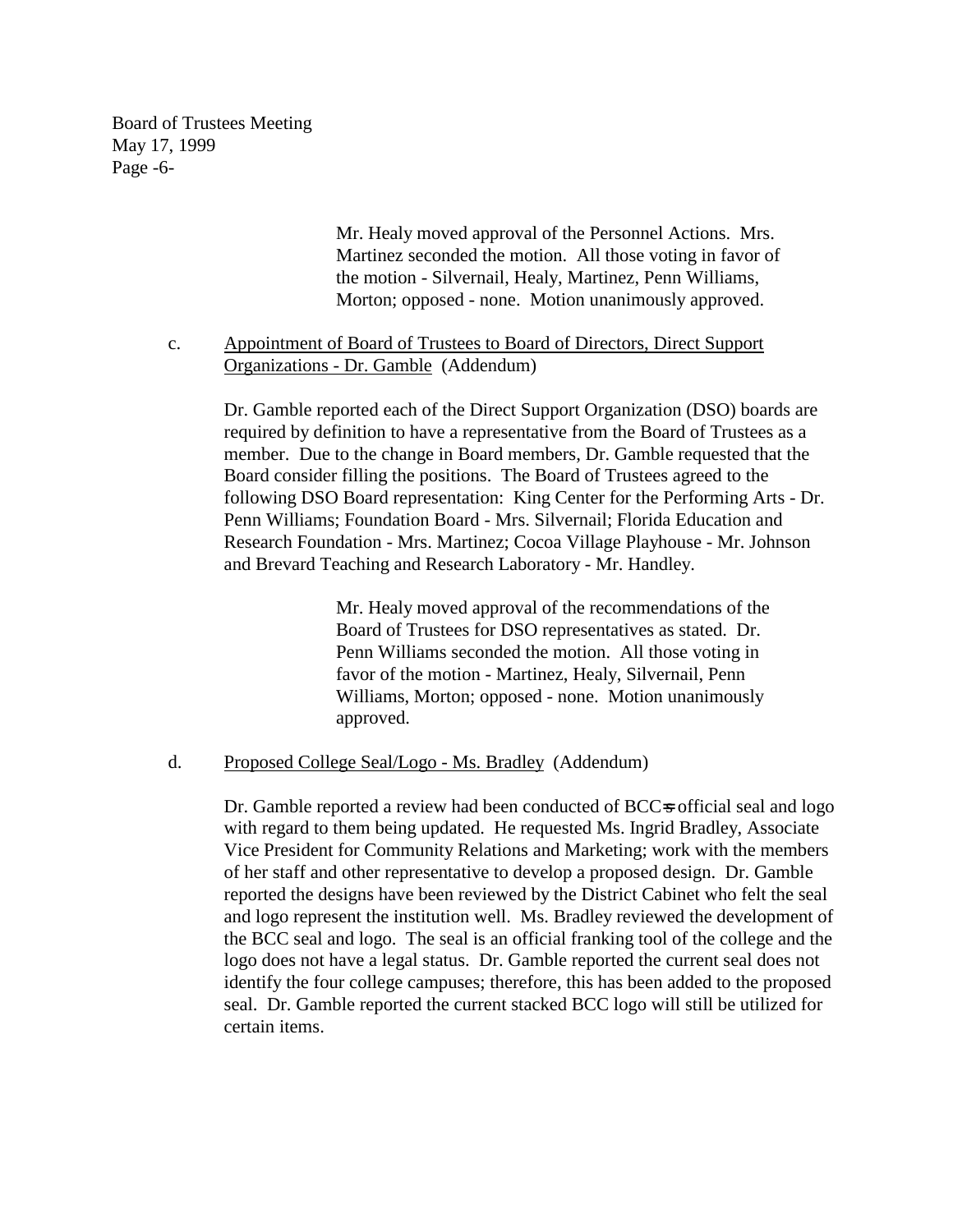Board of Trustees Meeting May 17, 1999 Page -7-

> Mrs. Silvernail moved approval of the updated BCC seal and logo as presented. Mrs. Martinez seconded the motion. All those voting in favor of the motion - Healy, Penn Williams, Martinez, Silvernail, Morton; opposed - none. Motion unanimously approved.

# **8. FINANCIAL ACTIONS:**

a. Acknowledgment - Monthly Financial Summary - April 1999 - Mr. Little (Addendum)

Mr. Little reviewed the financial summary for April 1999 and stated we are getting close to the end of the budget year and it looks as though the college is right on target. Mr. Little reported he anticipated having some surplus to add to the fund balance. Mr. Morton acknowledged receipt of the April Monthly Financial Summary.

#### b. Approval of Disposition of Surplus Property - Mr. Little (Addendum)

Mr. Little reported every year the property custodian tours and physically inspects each item on the college inventory. The Board-s approval is requested to write-off the property listed and to approve the donation of three older computers to two different churches. Mr. Little reported a Florida Statute governs surplus property and the college once a year conducts an auction which is publicly advertised and anyone is eligible to bid on the items. Mr. Raphael provided comments on the audit he provided and confirmed the disposition of surplus property as recommended. Mr. Little recommended approval of the disposition of surplus property.

> Mrs. Silvernail moved approval of the disposition of surplus property. Mr. Healy seconded the motion. All those voting in favor of the motion - Silvernail, Healy, Penn Williams, Martinez, Morton; opposed - none. Motion unanimously approved.

c. Academic Improvement Trust Fund Policy (1st reading) - Mr. Little (Addendum)

Mr. Little reported the proposed policy is a change to the Florida Academic Improvement Trust Fund Policy to correspond to the update in Florida Statutes.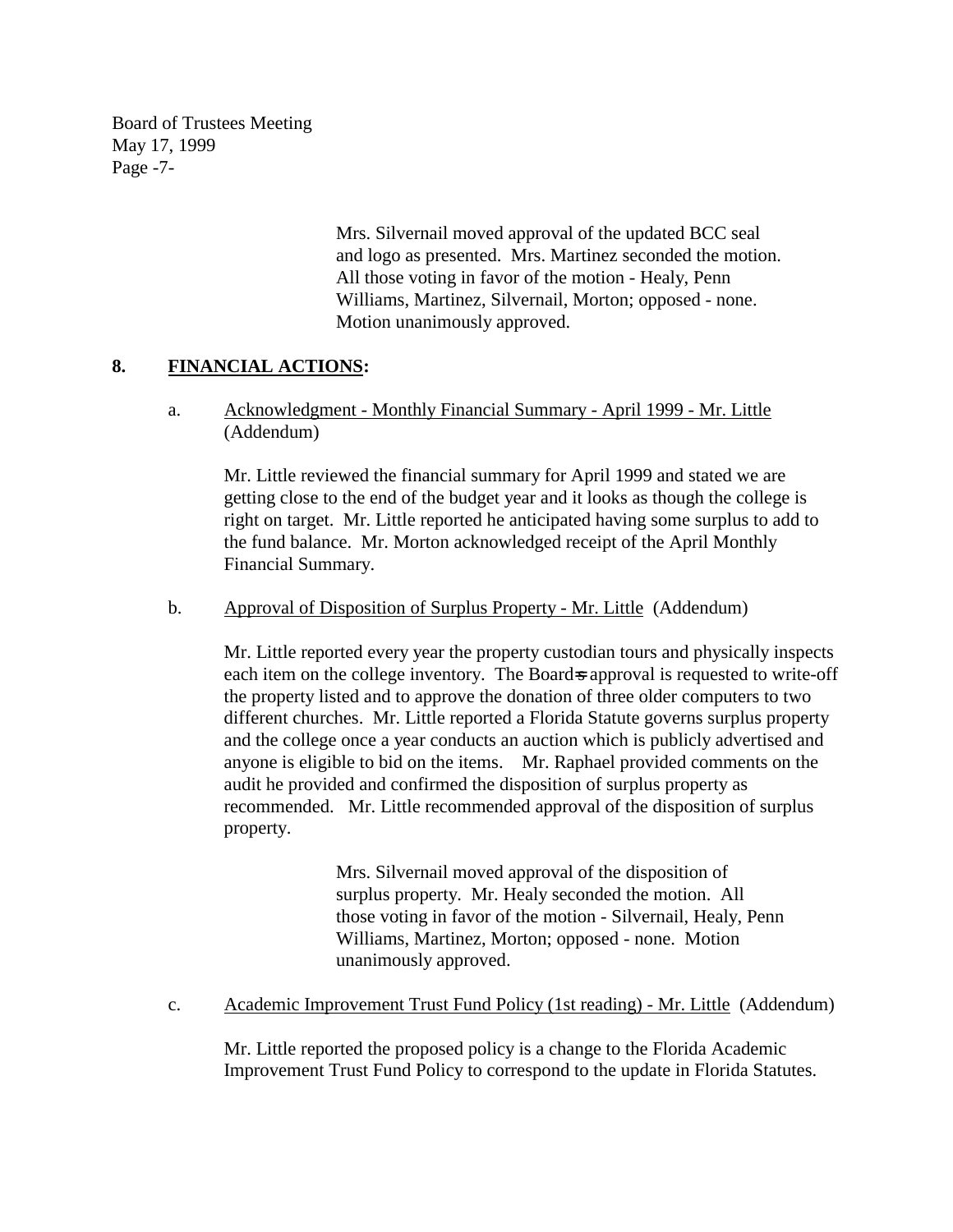Board of Trustees Meeting May 17, 1999 Page -8-

> The statutes have removed the high achiever requirement regarding scholarships and the former policy had some wording regarding the King Center and recovering losses from performances. Mr. Little reported the college review has shown that is not an acceptable use of the Academic Improvement Trust Fund dollars, therefore, it is being taken out of the college policy. Dr. Gamble reported this policy will be presented at the June 1999 Board of Trustees meeting to be considered or approval.

## d. Revision to College Policy 200.06 (1st reading) - Mr. Little

Mr. Little requested Mr. Mark Cherry, Associate Vice President for Accounting, review the proposed revision to College Policy 200.06, AAccount Writeoffs.@ Mr. Cherry reported the college is recommending a change in Policy 200.06 for the treatment of uncollectible accounts to require all accounts uncollected after two years to be presented to the Board annually to be written off. Mr. Cherry reported this change greatly simplifies the data processing and handling involved in presenting this list to the Board of Trustees. The write-off of uncollectible accounts is merely an accounting transaction necessary to report receivables at net realizable value as required by generally accepted accounting principals. Mr. Cherry reported the balance remains on the student=s subsidiary record and the student is prohibited from conducting business with the college until the matter is resolved and collection efforts are not impacted by the write-off status of the account. This policy will be presented at the June 1999 Board of Trustees meeting to be considered for approval.

# **9.** INTERNAL AUDITOR<del>S</del> REPORT:

None

# **10. REPORT OF THE DISTRICT PRESIDENT:**

## a. **Spring Graduation Ceremony**

Dr. Gamble reported 917 students met the graduation requirements and 420 of those students attended the Spring Graduation ceremony. There were 612 Associate in Arts degrees, 171 Associate in Science degrees and 134 Postsecondary Vocational Certificates awarded. More than 1,300 spectators and graduates attended the commencement ceremony which was videotaped for the first time.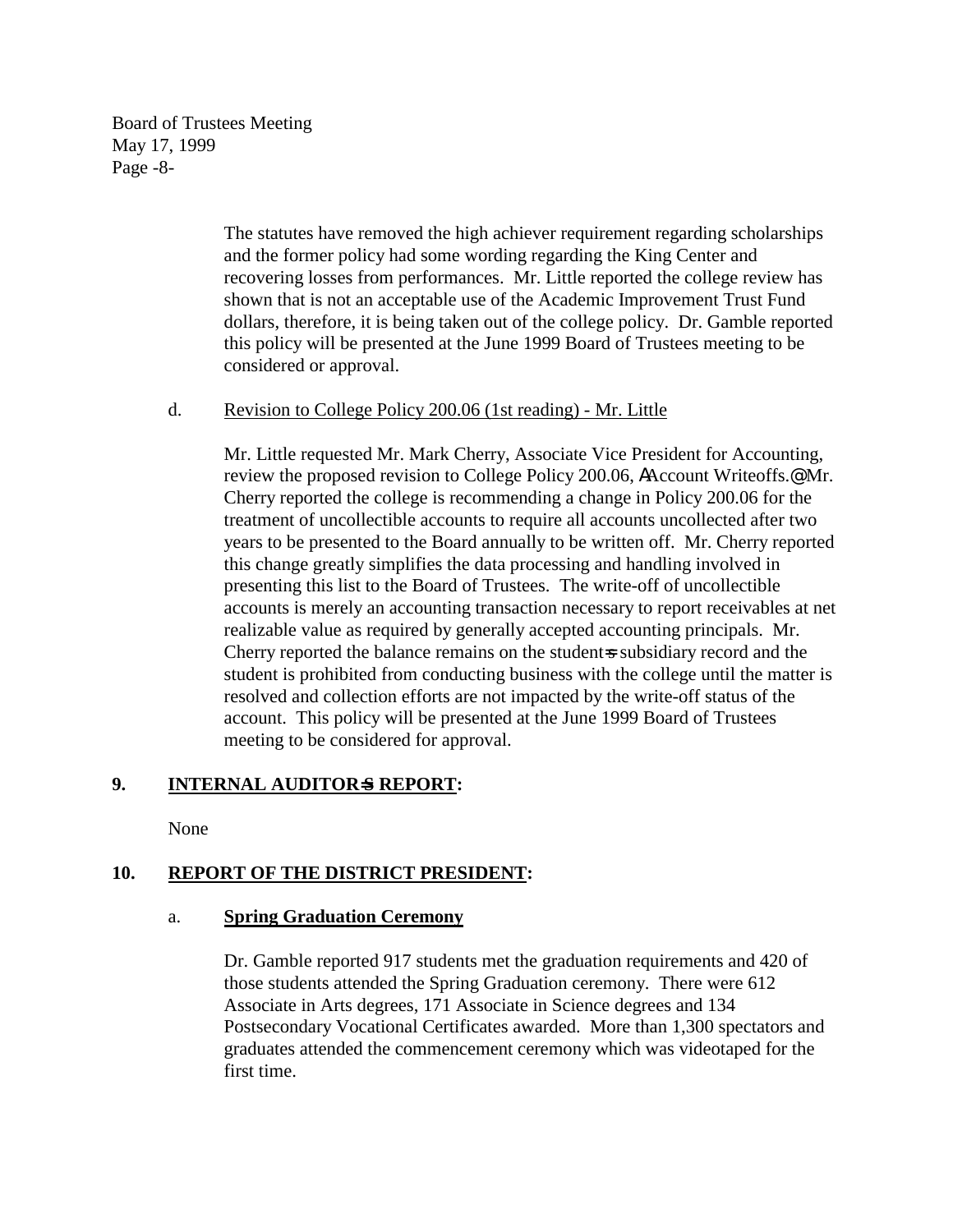Board of Trustees Meeting May 17, 1999 Page -9-

> The intent is to continue videotaping the graduation ceremonies in the future and to place closed circuit television in the Fine Arts Auditorium to allow for overflow. Dr. Gamble reported some consideration will be given as to whether or not the college should have three commencements each year. Traditionally, BCC has conducted a commencement in May, August and December. Dr. Gamble suggested going to two commencements per year in May and December. This change will be discussed with representatives from the student body. Dr. Gamble asked that the Board of Trustees consider the proposal. The summer graduation exercise will be moved to the Performing Arts Center on the Melbourne Campus, to provide for comfort.

## b. Florida Today Article

Dr. Gamble reviewed the article in the *Florida Today*, AStudents Define UCF Closer to Home,@ an article describing the close working relationship between BCC and UCF.

c. BCC Hurricane and Emergency Evacuation Shelter Plan 1999-2000 (Addendum)

Dr. Gamble requested the Board review the BCC Hurricane and Emergency Evacuation Shelter Plan. BCC is a major congregating point for evacuation both at Cocoa and Melbourne. It is important as the hurricane season approaches for the Board to be familiar with the plan elements.

d. Spring Commencement Program

Copies of the Spring Commencement Program were provided to the Board of Trustees.

## e. 1998 Employee Service Award Ceremony

Dr. Gamble invited the Board and other individuals to view the 1998 Employee Service Award presentation in the Planetarium directly after the Board meeting. He stated the presentation provides a sense of some of the technology capabilities of the Planetarium.